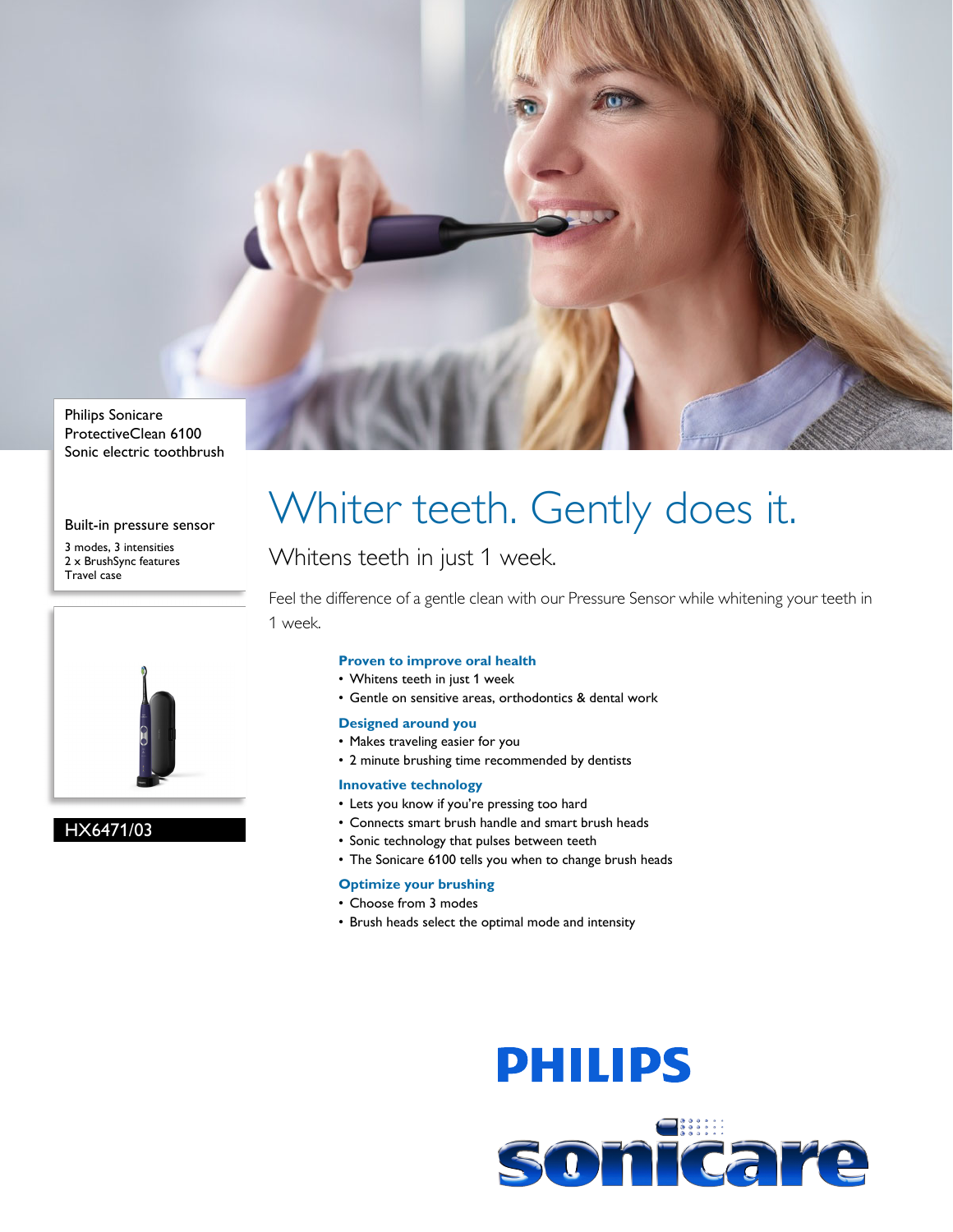#### Sonic electric toothbrush Built-in pressure sensor 3 modes, 3 intensities, 2 x BrushSync features, Travel case

#### HX6471/03

### **Highlights**

#### **Makes teeth brighter**



The soft, flexible bristles of the Philips Sonicare ProtectiveClean are designed to curve around the contours of your teeth, giving you 4x more surface contact\*\* and up to 10x more plaque removal from hard-to reach spots.

#### **Safe brushing experience**



A good electric toothbrush for braces. The Sonicare ProtectiveClean 6100 can also be used on fillings, crowns, veneers and other sensitive orthodontics.

#### **Customize your brushing**

Three modes. Three intensities. Customize your brushing to your cleaning preferences with the Sonicare ProtectiveClean 6100. Clean mode is standard for superior cleaning. White is the ideal mode for removing surface stains. And Gum Care mode adds an extra minute of

reduced-power brushing, so you can gently massage your gums.

#### **BrushSync for the right mode**



Switching brush heads for a different style of brushing? No problem. The base of your Sonicare 6100 recognizes the type of head it is connected to and automatically adjusts to the correct intensity mode for the brush.

#### **Prioritizes your oral hygiene**

Your brush head and base will sync-up to remind you when it's time to replace the head with a simple short beep and a handle light.

#### **Monitor your brushing pressure**



Brushing too hard can damage your teeth and gums. To prevent this, your Philips Sonicare ProtectiveClean emits a gentle pulsing sound to remind you to ease off on the pressure.

#### **Sonicare 6100 — a deeper clean**

Sonic technology pulses water between your teeth and gums to break up and remove 3x as much plaque along the gumline than a manual toothbrush.

#### **BrushSync technology**



A microchip-enabled technology that detects and synchronizes the smart brush head with the smart handle. The smart handle and smart brush head pair is a powerful combination that enables Smart mode pairing and Smart replacement reminders.

#### **Smart functionalities**



With a gentle pulse reminds you to change to a new part of your mouth, and signals when 2 minutes of brushing time is up. This sonic electric toothbrush gives you the most optimal brush, every time.